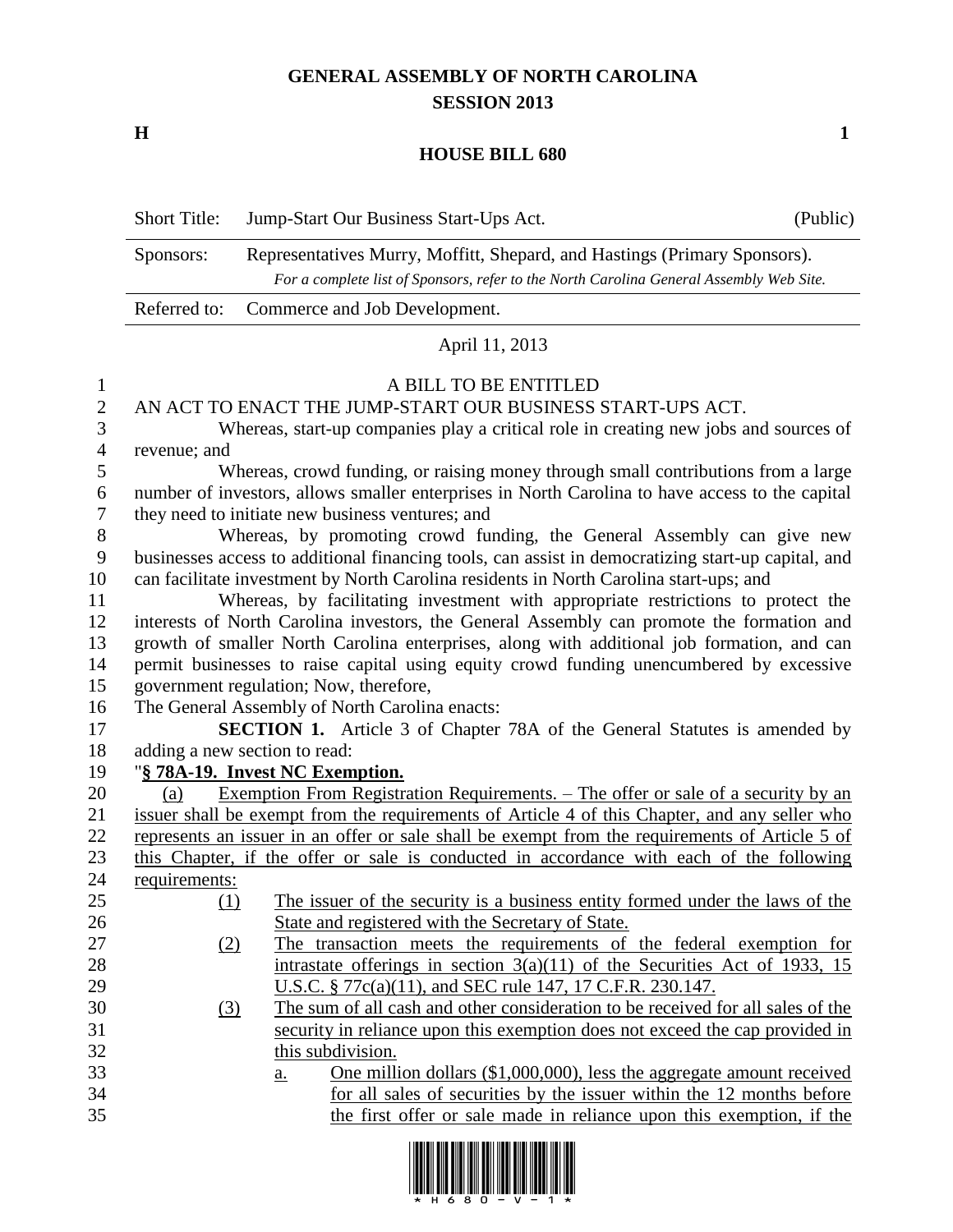|              |                                                                                              | <b>General Assembly of North Carolina</b>                                                         | <b>Session 2013</b> |
|--------------|----------------------------------------------------------------------------------------------|---------------------------------------------------------------------------------------------------|---------------------|
| $\mathbf{1}$ |                                                                                              | issuer has not undergone and provided the documentation resulting                                 |                     |
| $\sqrt{2}$   |                                                                                              | from a financial audit performed the previous year and meeting                                    |                     |
|              |                                                                                              | generally accepted accounting principles.                                                         |                     |
|              |                                                                                              | Two million dollars (\$2,000,000), less the aggregate amount received<br><u>b.</u>                |                     |
|              |                                                                                              | for all sales of securities by the issuer within the 12 months before                             |                     |
|              |                                                                                              | the first offer or sale made in reliance upon this exemption, if the                              |                     |
|              |                                                                                              | issuer has undergone and provided the documentation resulting from                                |                     |
|              |                                                                                              | a financial audit performed the previous year and meeting generally                               |                     |
|              |                                                                                              | accepted accounting principles.                                                                   |                     |
|              | (4)                                                                                          | The issuer has not accepted more than two thousand dollars (\$2,000) from                         |                     |
|              |                                                                                              | any single purchaser unless the purchaser is an accredited investor as defined                    |                     |
|              |                                                                                              | by rule 501 of SEC regulation D, 17 C.F.R. 230.501.                                               |                     |
|              | (5)                                                                                          | Before the use of any general solicitation or the twenty-fifth sale of the                        |                     |
|              |                                                                                              | security, whichever occurs first, the issuer shall file a notice with the                         |                     |
|              |                                                                                              | Commissioner, in writing or in electronic form prescribed by the                                  |                     |
|              |                                                                                              | Commissioner, specifying that the issuer is conducting an offering in                             |                     |
|              |                                                                                              | reliance upon this exemption and containing the names and addresses of the                        |                     |
|              |                                                                                              | issuer, all persons, including internet Web sites, who will be involved in the                    |                     |
|              |                                                                                              | offer or sale of securities on behalf of the issuer, and the bank or other                        |                     |
|              |                                                                                              | depository institution in which investor funds will be deposited.                                 |                     |
|              | (6)                                                                                          | The issuer is not, either before or as a result of the offering, an investment                    |                     |
|              |                                                                                              | company, as defined in section 3 of the Investment Company Act of 1940,                           |                     |
|              |                                                                                              | 15 U.S.C. § 8a-3, or subject to the reporting requirements of section 13 or                       |                     |
|              |                                                                                              | 15(d) of the Securities Exchange Act of 1934, 15 U.S.C. § 78m and 78o(d).                         |                     |
|              | (7)                                                                                          | The issuer informs all purchasers that the securities have not been registered                    |                     |
|              |                                                                                              | under the Act and that the securities are subject to the limitation on resales                    |                     |
|              |                                                                                              | contained in subsection (e) of SEC rule 147, 17 C.F.R. 230.147(e).                                |                     |
|              | (8)                                                                                          | The issuer requires from all purchasers in writing in a separate written                          |                     |
|              |                                                                                              | document by the time of the sale the following statement: "I acknowledge                          |                     |
|              |                                                                                              | that I am investing in a high-risk, speculative business venture, that I may                      |                     |
|              |                                                                                              | lose all of my investment, and that I can afford the loss of my investment. I                     |                     |
|              |                                                                                              | understand this offering has not been reviewed by the State, and no authority                     |                     |
|              |                                                                                              | has expressed an opinion on the merits of this offering." An investor who                         |                     |
|              |                                                                                              | has signed the acknowledgment contained in this subdivision may not bring                         |                     |
|              |                                                                                              | an action against the company or any director or officer of the company                           |                     |
|              |                                                                                              | except in the case of fraud or breach of fiduciary duty, provided that the                        |                     |
|              |                                                                                              | issuer is able to produce the signed acknowledgement.                                             |                     |
|              | (9)                                                                                          | If the sale of securities is by an internet Web site, the Web site must require                   |                     |
|              |                                                                                              | as a condition of buyer registration on the site evidence or certification that                   |                     |
|              |                                                                                              | the buyer is a North Carolina resident. Issuers registering to offer a security                   |                     |
|              |                                                                                              | on a Web site under this subdivision must provide evidence or a certification                     |                     |
|              |                                                                                              | that they are organized under and authorized to do business within the State                      |                     |
|              |                                                                                              | of North Carolina at the time of registration. The Commissioner may inspect                       |                     |
|              |                                                                                              | or review any Web site. Prior to offering an investment opportunity to                            |                     |
|              |                                                                                              | residents of this State, a Web site operator shall inform the Commissioner of                     |                     |
|              |                                                                                              | the existence of the Web site and shall give the Commissioner access to the                       |                     |
|              |                                                                                              | site.                                                                                             |                     |
|              | (b)                                                                                          | Indexing. $-$ The caps provided in subsection (a) of this section shall be cumulatively           |                     |
|              | adjusted for inflation every fifth year.                                                     |                                                                                                   |                     |
|              | Report. $-$ An issuer of a security, the offer and sale of which is exempt under this<br>(c) |                                                                                                   |                     |
|              |                                                                                              | section, shall provide a quarterly report to the issuer's shareholders until no securities issued |                     |